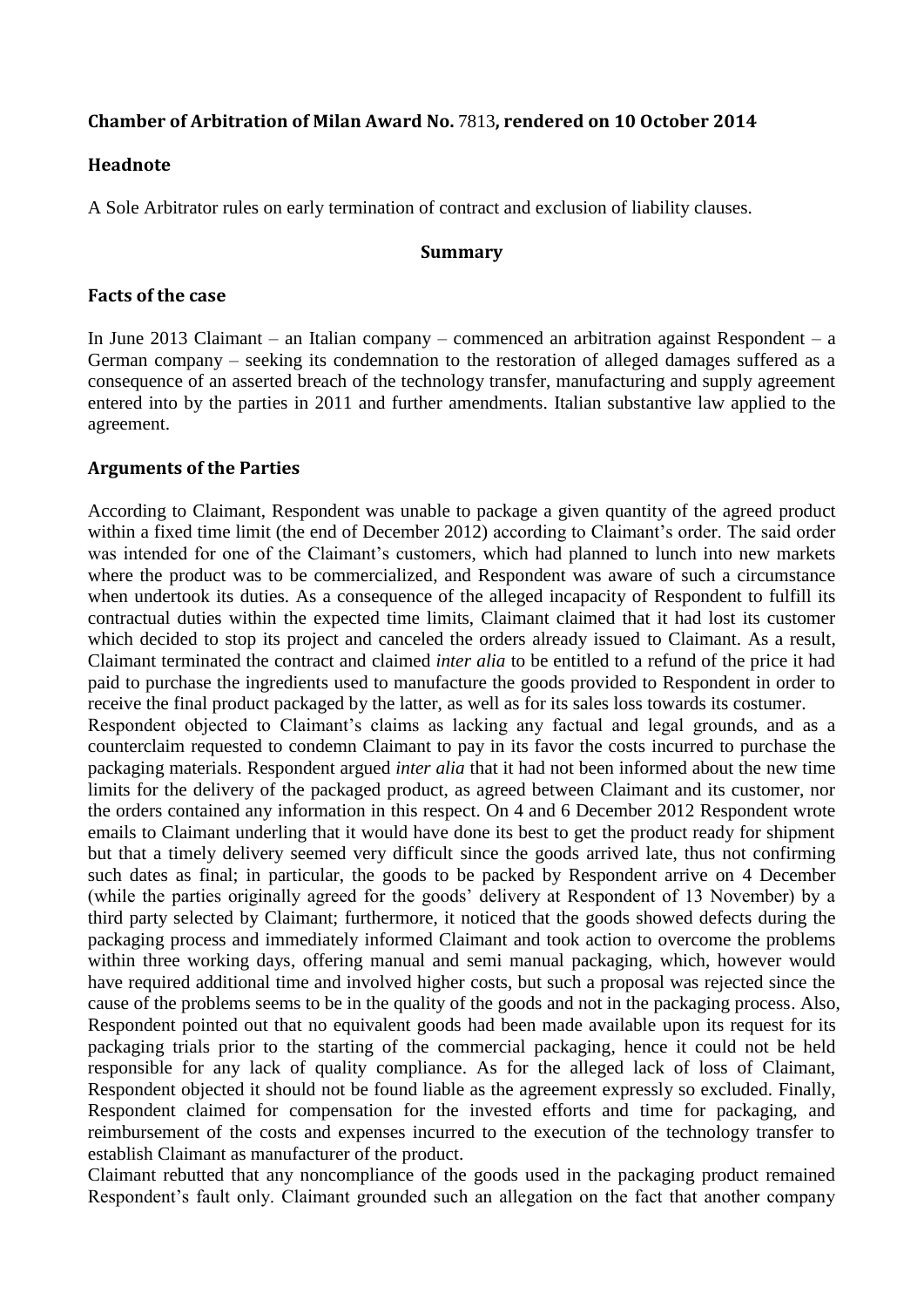could package the very same products with the very same goods on the basis of the identical specifications and manufacturing process followed by Respondent. Also, Claimant argued that the exclusion of liability clauses contained in the contract were vexatious, since it did not approve them expressly pursuant to Article 1341 of the Italian Civil Code, and as a consequence no limitation of liability should apply.

On this last point, Respondent argued that the agreement had been negotiated by the parties and not prepared as a standard form, so Article 1341 should not apply.

The parties further developed their respective arguments along the case, their legal representatives appeared before the Sole Arbitrator, oral witnesses were admitted, and an expert witness in the field of the case was appointed to verify in particular the mechanical properties of the goods delivered to Respondent with specific reference to their suitability for a standard automated packaging process. The expert found the parameters of the goods to be inadequate to the packaging process, and he reported also that in the field of the case at hand, beyond and above any rule or procedure, where packaging operations are performed for the first time an adequate trial is required.

# **Judgment of the Court**

The Sole Arbitrator found that Respondent behavior was in compliance with the standard good faith acceptable in the circumstances and taking into account both parties' contractual obligations. In fact, on the basis of the evidence presented by the parties and of the expert's report, the Sole Arbitrator deemed that while Respondent proved to have made its best efforts to try and package the goods, Claimant did not demonstrate that it actually performed the activities which were necessary to put Respondent in the condition to package in case of urgency, not only pursuant to the agreement but also according to the standard practices of the field. First of all, considering the provisions of the parties' agreement, Claimant's orders should have state the expected delivery dates, while they did not; furthermore, Claimant should have made all reasonable efforts to ship the goods to Respondent timely, while no evidence is provided in this regards, though Claimant repeatedly underlined urgency on the delivery date. On the contrary, the goods to be received by Respondent arrived late, this is undisputed between the parties, and no proper trial to ascertain the packaging was performed. Claimant was perfectly aware of the delay in the delivery of the goods. On the contrary, Respondent was not proved to be aware that the packaging was due within the end of December in order to allow Claimant's customer to launch on new markets, in spite of Claimant's allegation: there was no evidence that Claimant informed Respondent before starting the packaging process of the time limit for the delivery agreed between Claimant and its customer. But above all, there was no evidence that the parties modified the deadline agreed upon in theirs contract, while the fact that Respondent wrote emails saying that it would have done its best to get the product ready for shipment does not entail an amendment to the said contract and its obligations. Hence, the Arbitrator held that the late delivery of the goods to be packaged was Claimant's responsibility, as the third company which manufactured and delivered the goods was selected by Claimant and followed Claimant's instructions, which should then bare responsibility in this respect. Also, on the basis of the expert's report, the Arbitrator considered that Claimant had not put Respondent in the condition to verify, before the commencement of the packaging operations, whether its standard automated machines and tools were suitable for the packaging of the provided goods. In the Arbitrator's opinion, Claimant was aware of the risks connected to a lack of trial, and that was the reason why it accepted to put in the contract an exclusion of liability for Respondent. The fact that a third company succeeded in packaging the goods after the problem with Respondent occurred is not relevant, in the Arbitrator's view, to change the set of responsibilities, as confirmed by a witness who clarified that the goods packaged were not the very same.